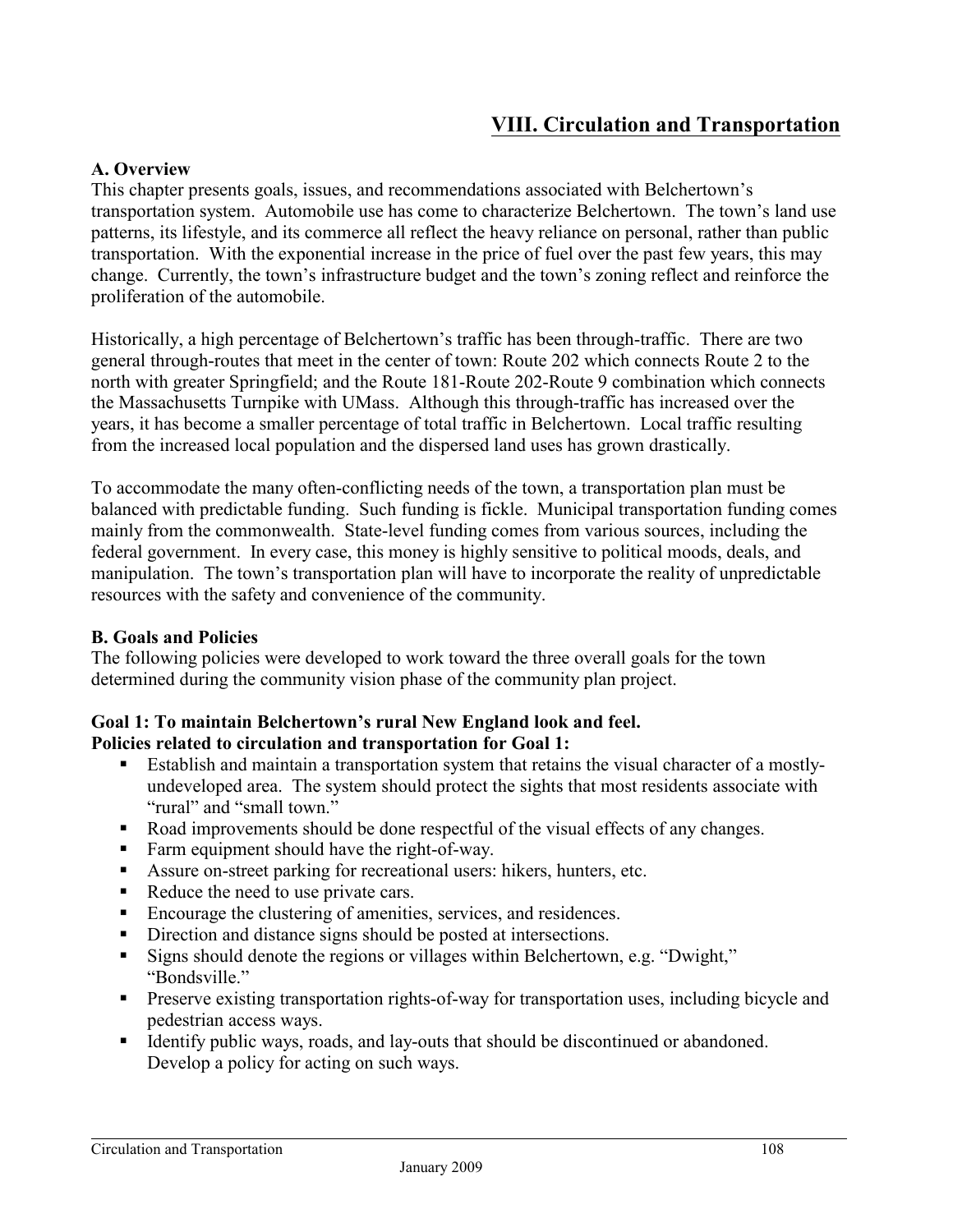#### **Goal 2: Manage residential construction to increase benefits to the community while lessening potential negative effects.**

## **Policies related to circulation and transportation for Goal 2:**

- Monitor the results of the subdivision regulations and revise them accordingly.
- Lobby the legislature to revise MGL c. 41 §81P, the provision for "subdivision approval not required", which allows for unlimited building lots along loosely defined road frontage with no environmental or public review or conditions.
- **Transportation and circulation improvements should encourage pedestrian activity.**
- Speed limits should be developed and enforced.
- Potential improvements should be evaluated using established performance indicators as defined in the Highway Capacity Manual<sup>8</sup>.
- Traffic flow should be considered on a macro-level, i.e. areas in which several intersections are interrelated should be reviewed as a whole, not intersection by intersection.
- Include bus service in large new projects.
- Develop zoning, subdivision, and other land use tools to discourage development in outer areas.
- Encourage mixed compatible uses.
- Bicycling and walking should be encouraged as an alternative to automobile trips. Safe bicycle and walking links should be created to establish an interconnected transportation system.
- Town regulations should encourage home occupations and modern communications links.

#### **Goal 3: Evaluate and achieve business development that contributes to town life and mitigate potential negative effects.**

#### **Policies related to circulation and transportation for Goal 3:**

- Improve safety and reduce congestion.
- Circulation improvements should accommodate the visibility and access needs of local merchants.
- Sidewalks should be added in the central area contiguous to existing sidewalks.
- Identify dangerous intersections and curves. Recommend improvements.
- Work with the railroad for business availability, e.g. spurs and sidings, especially with the EDIC at the state school campus.
- Adjacent business uses should share access points and provide connections between parcels to minimize curb cuts, driveways, and vehicular turning movements.
- Traffic flow should be considered on a macro-level, i.e. areas in which several intersections are interrelated should be reviewed as a whole, not intersection by intersection.
- Public transportation should be supported and promoted.
- Petition MassHighway to *re*-improve the signal in the town center to reduce conflicts.
- **•** Petition MassHighway to improve the signal phasing at 9/202 light.
- Ask PVTA to consider expanding fixed route service to increase both the frequency and the routes. Possible service to Palmer and Holyoke; maybe an express commuter bus to employment centers.

 $\overline{a}$ 

<sup>8</sup> Third Edition Updated 1994, *Highway Capacity Manual,* Transportation Research Board.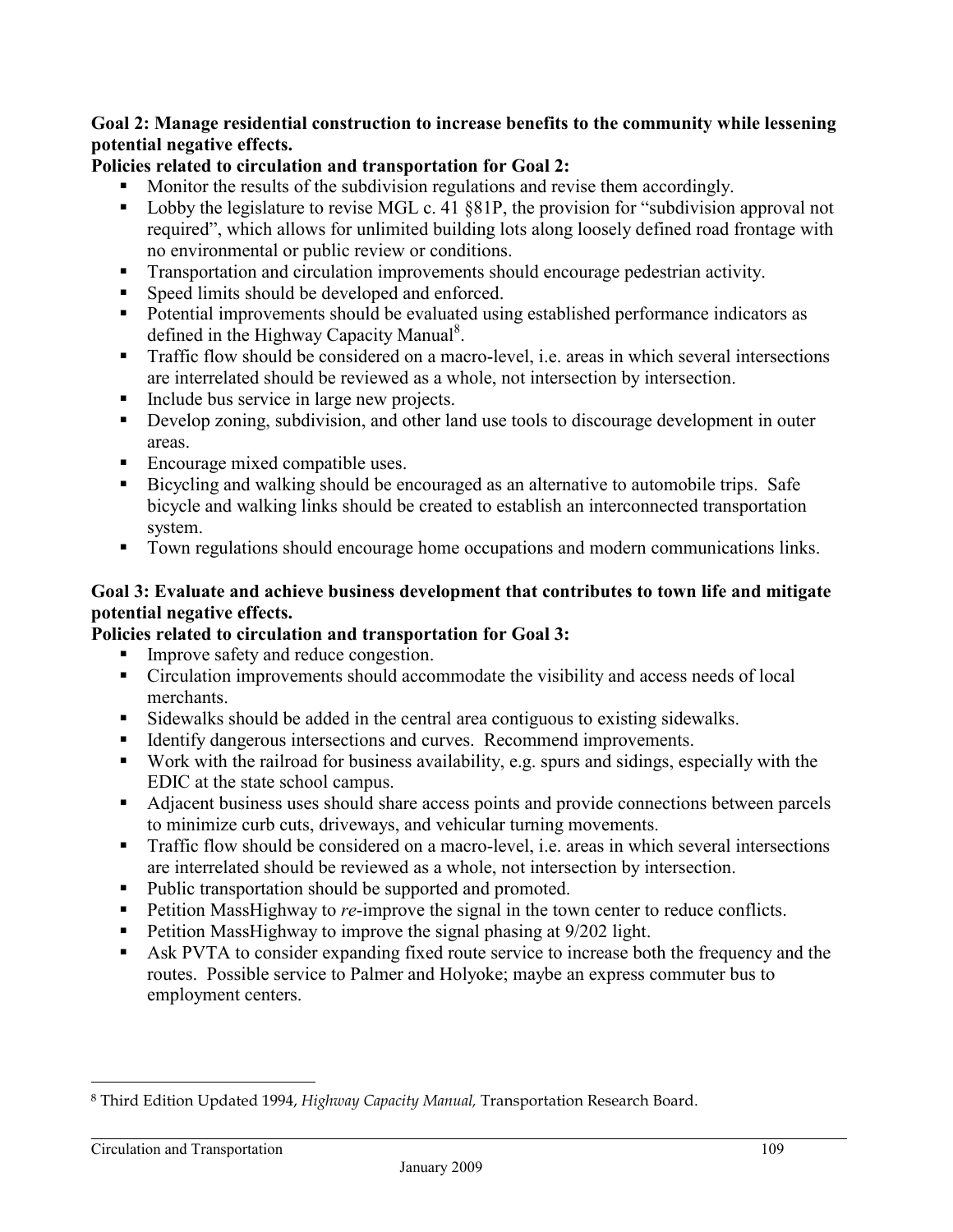- Improve signage throughout the town: directional signs and caution signs.
- Consider a review of street names to eliminate confusing similarities.
- Consider a new arterial route through the state school site *before* it gets developed.

#### **C. Inventory**

#### 1. Roadway Network

Several different types of road characterize Belchertown's road network. Few roads have traits that could be considered urban. Most road mileage is that of old town ways with frontage that has become filled with driveway cuts and mailboxes, old ways that are through-routes and that have been incrementally widened as traffic increased, and wide suburban streets in new subdivisions. There are also privately-owned roads that will be discussed later.

The very center of Belchertown and the part of Bondsville within Belchertown are the two village areas with a more urban-type infrastructure. These are the areas with sidewalks along the streets, designated on-street parking, and utilities. Building set-backs are shallow compared to the rest of the town.

More typical of the town's road mileage are the roads that grew from paths connecting farms, schools, and villages. These roads often have poor drainage and poor sight-lines, and are narrow with no shoulder. Frequent driveway cuts and mailboxes are further obstacles. There is no pedestrian accommodation, yet bicycles, horses and occasional pedestrians must use the paved surface with cars and trucks. Some of these roads have become arterial through-routes; traffic amounts have required these roads to be widened and have some drainage improvements, but they still have frequent driveway cuts, no shoulders, and poor sight distance. The exception in this category is the roads under MassHighway's jurisdiction, which have been widened and built to federal highway standards whenever physically possible. These roads are Route 9 throughout Belchertown, and Route 202 outside the town center.

Newer subdivision streets are suburban in character, and typically have a standard twenty-four foot width with good sight distance, drainage infrastructure, and low traffic volumes. They are most often incongruous with the older town roads they connect to.

Belchertown has nearly 160 miles of town roadways. There are also 15 miles of state roads. There is no official account of privately-owned roads. The network of state routes, (Route 9, Route 202, Route 21, and Route 181, of which only 9 and most of 202 are under state jurisdiction) converge in or near the town center. This convergence is a result of the practice of numbering routes that link population centers.

These numbered routes continue to be the main traffic arterials. Congestion in the center of town has increased as commuter traffic has increased. As going through the center becomes less convenient, people take other routes and increase the traffic on those roads. Occasionally someone suggests a bypass around the town center, but if this is ever to be pursued, it is quite likely to be prohibitively expensive. The town will have to profoundly evaluate if it wants to raise the money itself to create something that would essentially change the town's character.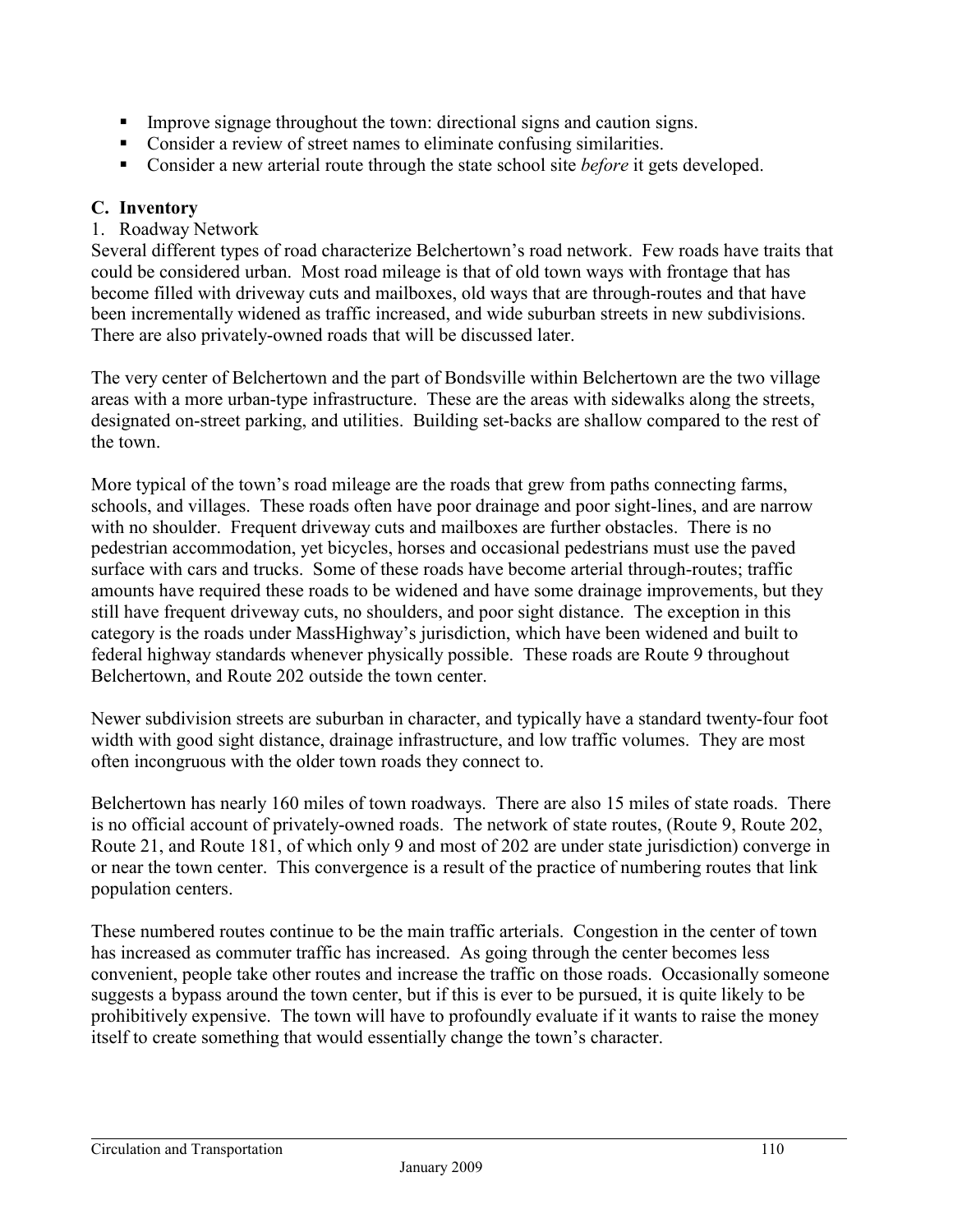Control of roads in Belchertown is divided into three categories: state roads, town-accepted roads, and private ways. Below is a brief description of each. The following section describes how the roads in Belchertown relate to these categories.

#### *State Routes*

Route 202, 9, 21, and 181 are the state routes through Belchertown. Of these, 21, 181, and 202 through the town center are in the town's jurisdiction. Only Route 9 and Route 202 north of 9 and west of 21 belong to the state.

#### *Local Roads*

Town-accepted streets total 155 miles. The Belchertown Department of Public Works is responsible for maintenance of all local public roads. Many of the roads that have no formal layout have a vaguely-defined and narrow right-of-way. It is difficult for the town to improve drainage, or add amenities and safety features, such as bike lanes and sidewalks to these roads without encroaching on private property.

A difficult issue that arises frequently is that of a road's status – is it an accepted public way or not? This usually becomes expensive for the town in that the town has to defend an attempt by someone to develop along the road or to pay to build the road to accommodate the development. Sometimes the town loses a defense and pays for both. An idea that is mentioned at least annually is that someone should research all the roads in town and definitively list all the ones that should be discontinued, but no one has yet taken on this task. Such a list could help avoid law suits and unsuitable developments. This research itself is a direct expense, albeit a small one in the long run. It would be cost-effective if it helps the town avoid the greater costs of making overgrown roads passable.

#### *Private Roads*

Belchertown has few private roads that are open to general traffic. Such roads are almost entirely around the three lakes. The abutters own private roads, and it is generally the responsibility of the owners to maintain the road. In the case of the lakes, the town has historically maintained the roads to ensure access for the many residents of this neighborhood. Other private roads are entirely the responsibility of the property owners.

Belchertown has a common drive provision in the zoning bylaw. This results in roads that are private driveways that serve two to six houses (under the current bylaw). The town requires common driveways to be built to certain standards so to protect the owners of the drive and to ensure that drainage and emergency access are sufficiently addressed.

One other type of road falls between public roads and private roads: approved but incomplete subdivision ways. There are enough of these that they are a notable component of the town's road network. Developers eventually finish most subdivisions and there is an ensuing smooth transfer to town adoption of the road. But some subdivisions do not get finished and the roads end up in legal limbo. The town has adopted the policy of plowing these roads, but does not otherwise maintain them but for exceptional situations. We need to pursue resolution of this problem more aggressively.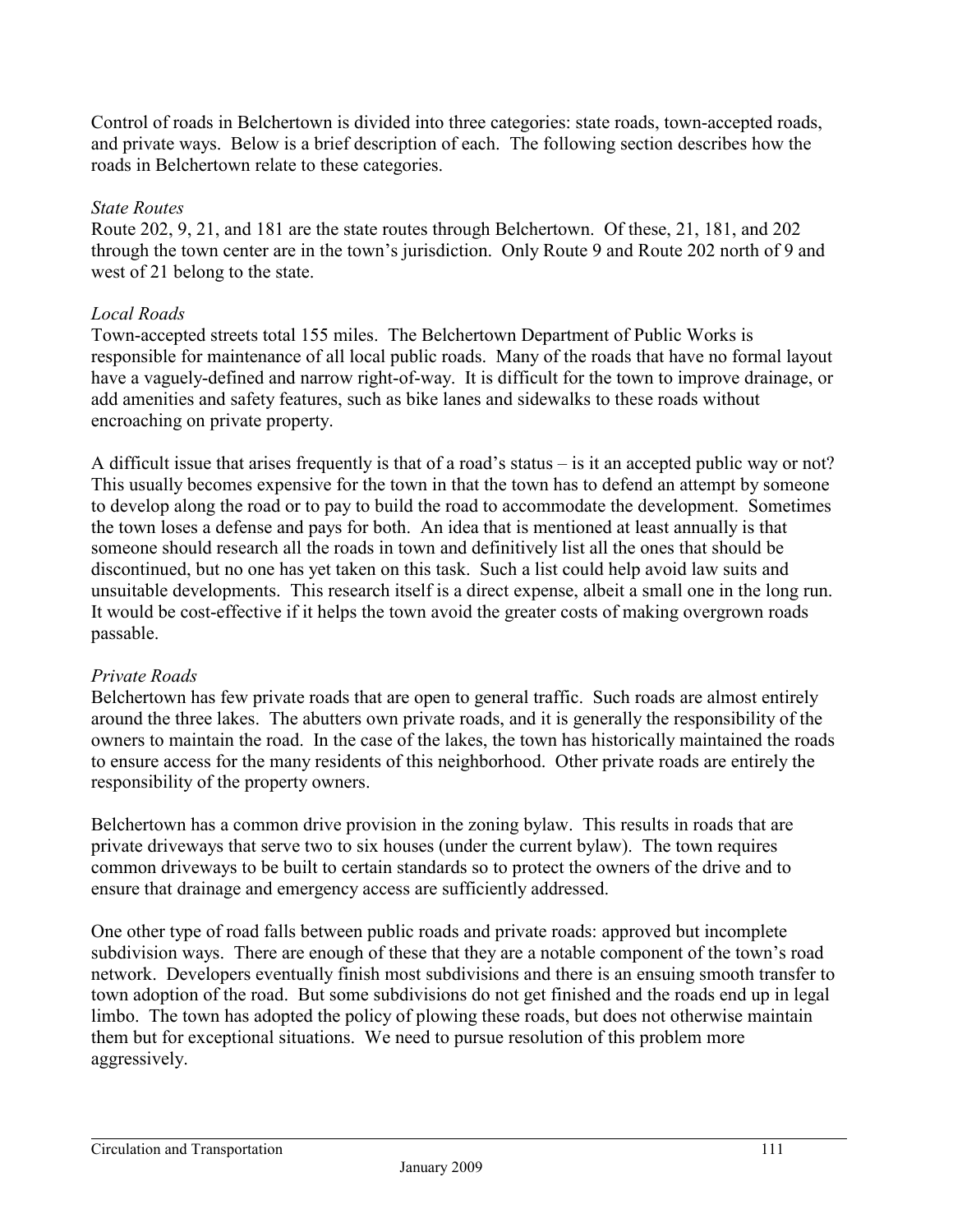#### 2. Parking

Parking problems are moderate in Belchertown. The bigger problem with parking is in areas that are already built up, such as around the common. As people want to renovate buildings and open businesses or add an apartment, they find there is inadequate parking. This becomes the community's problem, too, as productive re-use of older buildings is inhibited.

The town owns some parking around the common. There is a public lot on the south end of the common with seventy-three spaces, including three that are handi-capped accessible. Also, there is unmarked on-street parking with about thirty-five spaces along the east side of Park Street, and a lot behind town hall that has sixty spaces, including three that are handi-capped accessible. There is also a pedestrian button at the main intersection and other crosswalks to facilitate the ease of walking between parking and uses around the common. Usually, the only times the lots near the common are full are Sunday mornings when the two churches are having services, and when there is a major event on the common, which happens a few Saturdays between May and October. Outside of the common most businesses and public-oriented sites have their own parking. Informal onstreet parking is allowed along most streets, but such parking is not frequent.

#### 3. Transportation other than personal cars

The preceding sections have addressed private car transportation and the roads that provide for the convenience of that type of travel. Mobility by private cars is by far the main method of transportation in the Belchertown region. There are other modes of travel, however, which are important for residents who cannot afford to own or who cannot drive a private car, or who simply choose not to drive themselves. Here these modes will be called public transportation and personal transportation.

In this plan, the term *public transportation* is that which is available to anyone. It may be publicly or privately owned; it may be scheduled on a fixed route or have flexible availability on demand; it may serve many riders at once or an individual. Essentially, the person using it does not own it. Public transportation is not extensive in Belchertown, but it is available to those who need or want it. There is free fixed-route bus service, shuttle service, and on-demand service provided by the Pioneer Valley Transit Authority (PVTA). [See Map 12, *Pioneer Valley Transit Authority Bus Routes*.] There are private taxis and shuttle companies based in surrounding towns. There is Amtrak service available with stops in Amherst and Springfield. Intercity bus service provided by Peter Pan is available in Amherst and Palmer. The town's residents have generally convenient access to several airports.

*Personal transportation* here refers to individual travel other than a car. Personal transportation methods are very few, and opportunities to develop them in Belchertown are restricted. The Norwottuck Rail-trail, primarily for bicycles, connecting Amherst, UMass, Hadley, and Northampton, terminates just inside the town line at Warren Wright Road. An effort to extend this through Belchertown faced many technical obstacles and was voted down by the town in a very close vote. Bicyclists must use the roads described above to get around within Belchertown. Pedestrian ways are limited to the sidewalks in the two villages, and to some designated recreational trails that are not intended as transportation.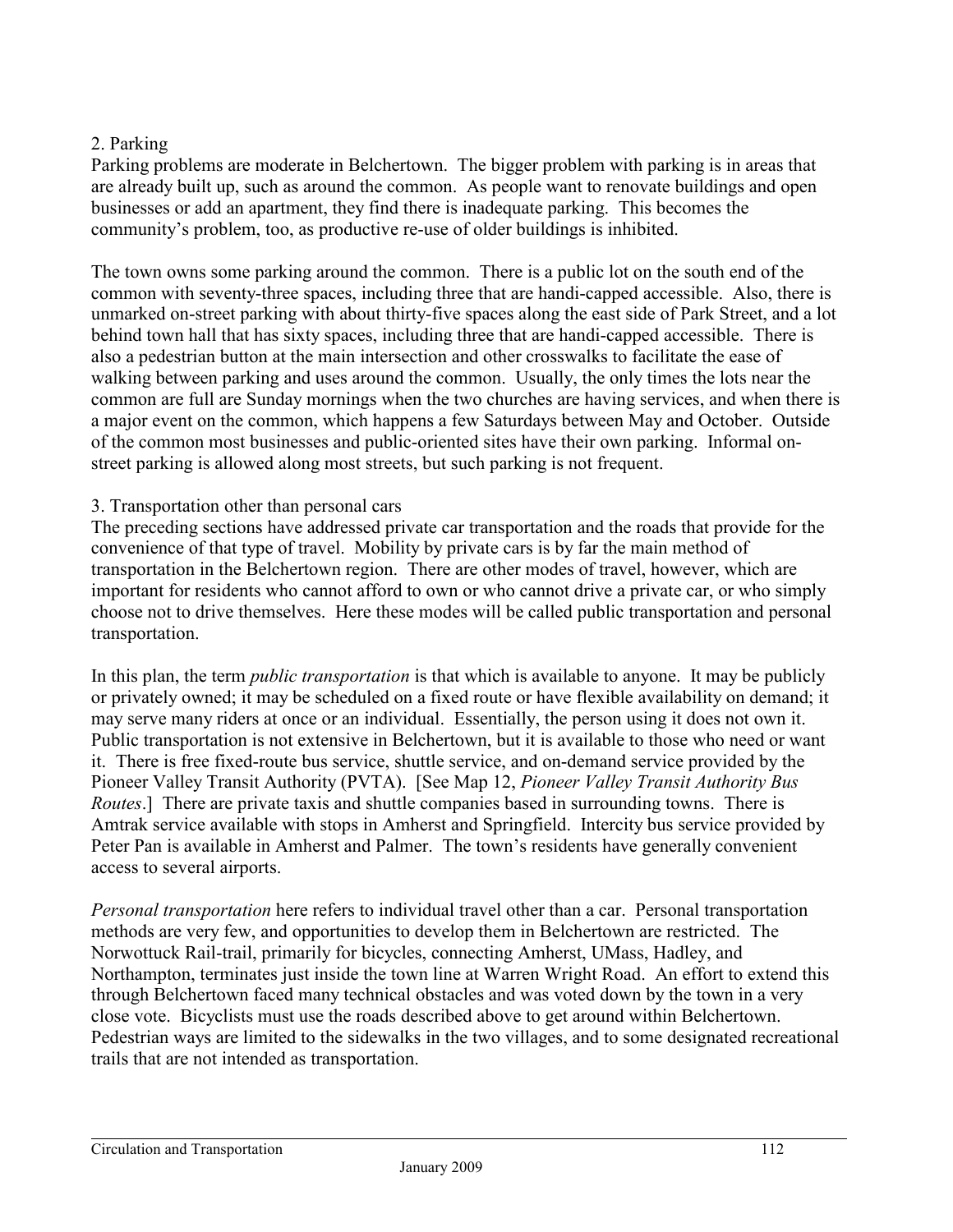# **Figure 41: Public Transportation Facilities & Service Area**

|                                                                                                          | Service Area                                                                |  |  |  |
|----------------------------------------------------------------------------------------------------------|-----------------------------------------------------------------------------|--|--|--|
| <b>Transportation Type</b><br>PVTA scheduled free bus service, fixed -route                              | Town Common to Amherst                                                      |  |  |  |
| PVTA shuttle, fixed -route                                                                               | Pine Valley Plantation to Wal-Mart in Ware                                  |  |  |  |
| PVTA senior vans                                                                                         | Ride by appointment throughout region                                       |  |  |  |
|                                                                                                          |                                                                             |  |  |  |
|                                                                                                          |                                                                             |  |  |  |
|                                                                                                          | Taxi Service                                                                |  |  |  |
| On-call private service                                                                                  | Based in Palmer and Amherst                                                 |  |  |  |
| Valley Transporter                                                                                       | Shuttles to Bradley and Logan airports                                      |  |  |  |
|                                                                                                          |                                                                             |  |  |  |
|                                                                                                          | Inter-city Rail and Bus                                                     |  |  |  |
| Amtrak                                                                                                   | Daily stops in Amherst and Springfield (Vermonter):                         |  |  |  |
|                                                                                                          | one northbound to Montréal and one southbound to                            |  |  |  |
|                                                                                                          | Washington. Daily stops in Springfield (Lake Shore                          |  |  |  |
|                                                                                                          | Limited): one eastbound to Boston and one westbound                         |  |  |  |
|                                                                                                          | to Chicago. (Northeast Corridor): six southbound to                         |  |  |  |
|                                                                                                          | Washington, six northbound from Washington.                                 |  |  |  |
| Peter Pan Bus                                                                                            | Daily stops in Amherst and Palmer                                           |  |  |  |
|                                                                                                          |                                                                             |  |  |  |
|                                                                                                          | Air Service - small airports within 25 miles                                |  |  |  |
| Barre-Hiller Airport                                                                                     | Small field - General aviation                                              |  |  |  |
| Northampton Airport                                                                                      | Small field - General aviation                                              |  |  |  |
|                                                                                                          |                                                                             |  |  |  |
| Orange Airport                                                                                           | Small field - General aviation                                              |  |  |  |
| <b>Turners Falls Airport</b>                                                                             | Small field - General aviation                                              |  |  |  |
| Southbridge                                                                                              | Small field - General aviation                                              |  |  |  |
| Barnes Municipal Airport, Westfield                                                                      | General aviation, cargo service, flight school. Two-mile                    |  |  |  |
|                                                                                                          | runway has jet capability. Shared with Mass. National                       |  |  |  |
|                                                                                                          | Guard.                                                                      |  |  |  |
| Westover Metropolitan Airport, Chicopee                                                                  | General aviation, cargo service. Shared with USAF                           |  |  |  |
|                                                                                                          | reserve. Two-mile runway has jet capability.                                |  |  |  |
|                                                                                                          | Air Service - commercial flights                                            |  |  |  |
|                                                                                                          |                                                                             |  |  |  |
| Bradley International Airport, Windsor Locks                                                             | Serving Springfield metropolitan area, about 40 miles                       |  |  |  |
|                                                                                                          | from Belchertown. Major regional airport with<br>international connections. |  |  |  |
| Worcester Airport, Worcester                                                                             | Limited service, about 35 miles from Belchertown                            |  |  |  |
| Logan International Airport, Boston                                                                      | Inconvenient from Belchertown, about 80 miles.                              |  |  |  |
| Other scheduled commercial air service is available at Providence (60 miles), Bedford (Hanscom Field) 60 |                                                                             |  |  |  |

Encouragement and expansion of these modes of transportation could reduce the amount of car trips required. Realistically, this could happen to a greater degree with more clustering of neighborhoods and businesses, when there are links between abutting business properties, and when there are more facilities in a small area for residents to use. While it is unlikely that a cross-town trail will be built, there can be dedicated trails in new developments. Such trails could serve well in providing an alternative for residents who may not be able to or choose not to drive a car.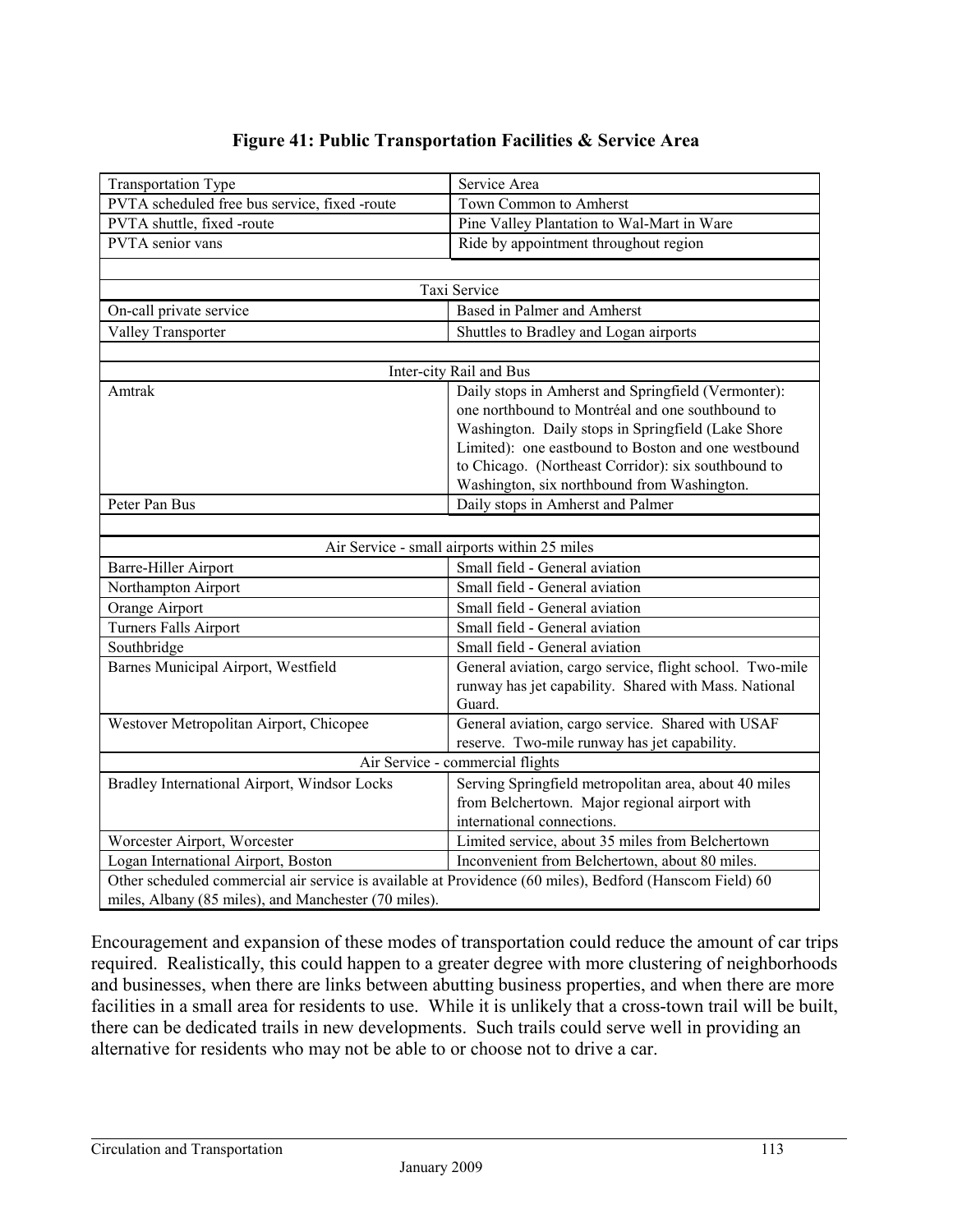## **D. Analysis**

1. Road Maintenance & Improvement

#### Pavement Management System

The Commonwealth funds improvements to public roadways, either through the Regional Transportation Improvement Plan or through Chapter 90 reimbursement. This amount is not adequate to maintain all roads, resulting in the need to prioritize roadwork.

The Department of Public Works has a five-year resurfacing schedule. This is largely dependant on the amount of Chapter 90 money available.

| Reimbursement for most |                  |  |  |  |
|------------------------|------------------|--|--|--|
| Recent fiscal years    |                  |  |  |  |
|                        | FY08   \$453,137 |  |  |  |
| FY07                   | \$363,229        |  |  |  |
| ' FY06                 | \$364.218        |  |  |  |

**Figure 42: Chapter 90** 

The Department of Public Works has worked with the Pioneer Valley Planning Commission in developing a pavement management program for Belchertown. This includes a detailed condition survey of all public roads in the town. Indicators of condition will include the age of the road, surface condition, base condition, level of traffic, and other characteristics to assist town officials in making informed budgeting decisions to properly maintain local roads. The town should pursue a regular pavement management program using contemporary analytical tools (software, material and labor costs, etc.) and outside advice (PVPC, engineers, etc.) and integrate the program in the town's capital improvement program

Other components of the transportation network that are under the authority of the Department of Public Works include sidewalks and municipal parking. A unified transportation maintenance program should include these components.

#### Public Street Layouts & Private Streets

Most of the major routes in the town began as cart paths during the settlement period and were gradually improved over time. In most cases, the town has accepted a road layout, which essentially conveys ownership of the street corridor to the municipality. There still remain, however, a number of significant public streets for which no layout exists, for example, several small roads around the lakes. In cases of unofficial lay-outs, the town's authority is difficult to ascertain. This lack of definite town authority creates difficulties when there is a need to improve a local road or provide utilities. In order to widen the road, repair drainage, or install utilities or safety features, the town must acquire property to create a public right of way – a difficult and time consuming task. It is therefore recommended that the town begin a program of laying out and accepting all existing public streets.

The town does not currently maintain private ways. It has been determined that snow removal on private ways can be provided by the municipality. The town should investigate the costs and other issues surrounding snow removal and other services on private ways.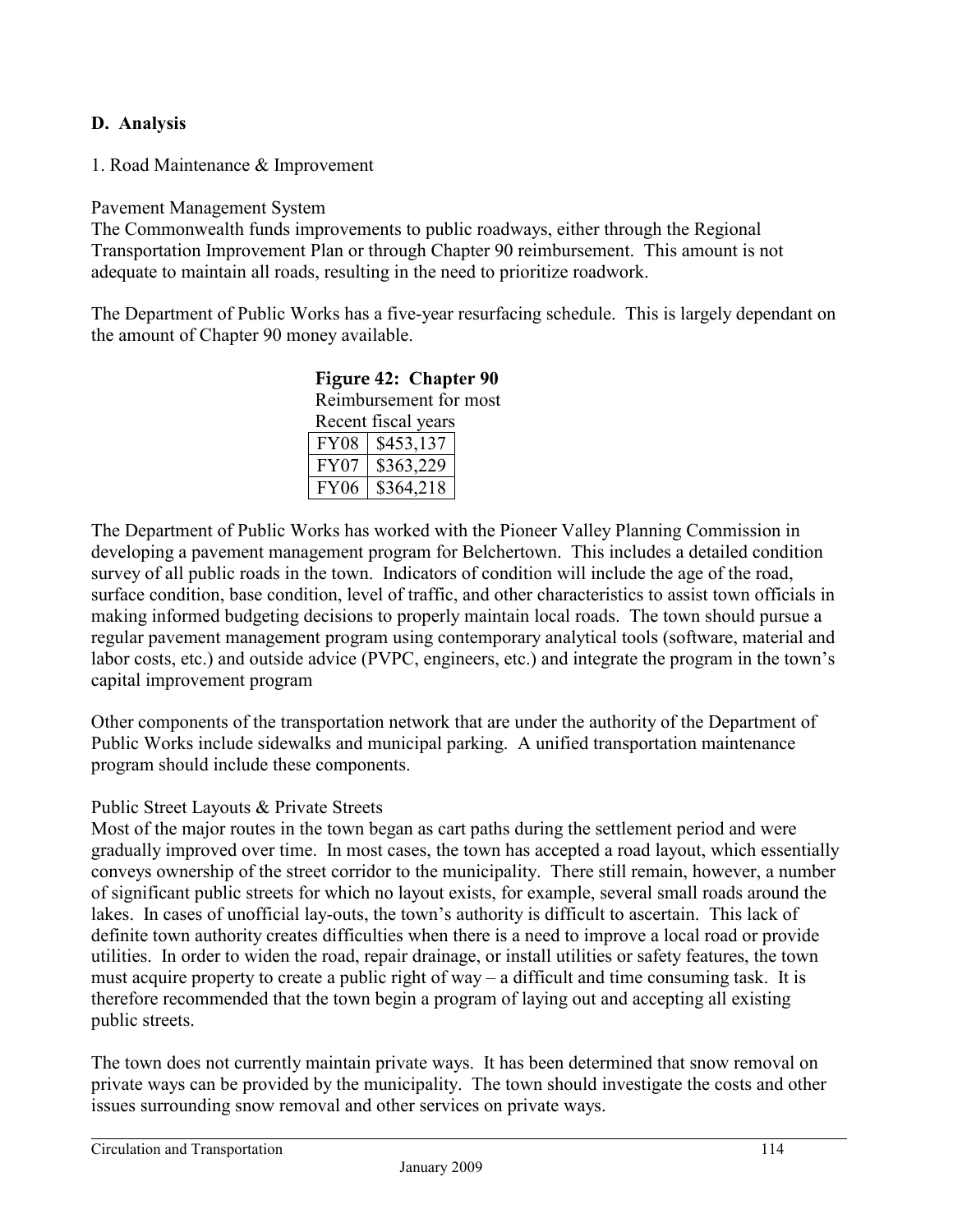## Highway Department Staffing and Capital Budget

More staff for the Highway Department may be required. Residents require prompt maintenance of roads and there are frequently not enough workers, especially when there is storm damage. Increased traffic causes road surfaces to need more frequent maintenance, and new developments add more roads to maintain. The highway department is also responsible for storm water management on town property and in the newer subdivisions. It is recommended that there be a detailed review undertaken of the Highway Department's future operating and capital plans.

#### Existing Traffic Congestion and/or Safety Problems

Belchertown's traffic volume has increased notably over the past couple decades for reasons put forth in section 9.1. Congestion has long been a problem at the main intersection in the center of town. Even though, in the mid-1990s, the intersection was widened with turning lanes added and the signal reconfigured, turning conflicts and queues have not been mitigated. A 2008 analysis by the Pioneer Valley Planning Commission rated this intersection at level-of-service F. Other congestion problems are at the other signal (9&202) where there are several new developments planned, and just west of the town center on State Street, (202) near the former Belchertown State School, an area that is designated for business development. The congestion already at these locations will worsen with more curb cuts and trip destinations. The town has already performed a traffic signal analysis at the new police station on State Street. The result of this was that a signal is not yet warranted there, but we can suppose that if the state school property is built out, there will likely be two or three signals needed on State Street between Stadler Street and Turkey Hill Road.

There is no notable seasonal difference in traffic volumes. The times of any traffic surge connected to a time of year are associated with events at the University of Massachusetts and are predictable and brief. Local residents have learned to avoid the main through-routes on those days.

Traffic, especially during high volume periods, is now at a point that drivers seek alternative routes to avoid congested areas. Narrow residential streets carry traffic at volumes and speeds that they are not designed for. Not only are there more conflicts on these minor roads, but also the added traffic contributes to the deterioration of these roads. There are also two or three private driveways that often are used to circumvent the traffic signals. This causes more congestion with these drivers trying to re-enter traffic, and they create hazards in those driveways.

Problems at intersections and congested roadways cannot be solved separately from the road network. If one problem is fixed in isolation, it will likely just cause another problem within the system. There must be a broader approach to resolving the deficiencies in the road network that will not result in simple displacement of the problem. This may involve examining two or three intersections that are closely related, for example, Bay Road, Federal Street, and Allen Road. It may also involve policies for reviewing development proposals.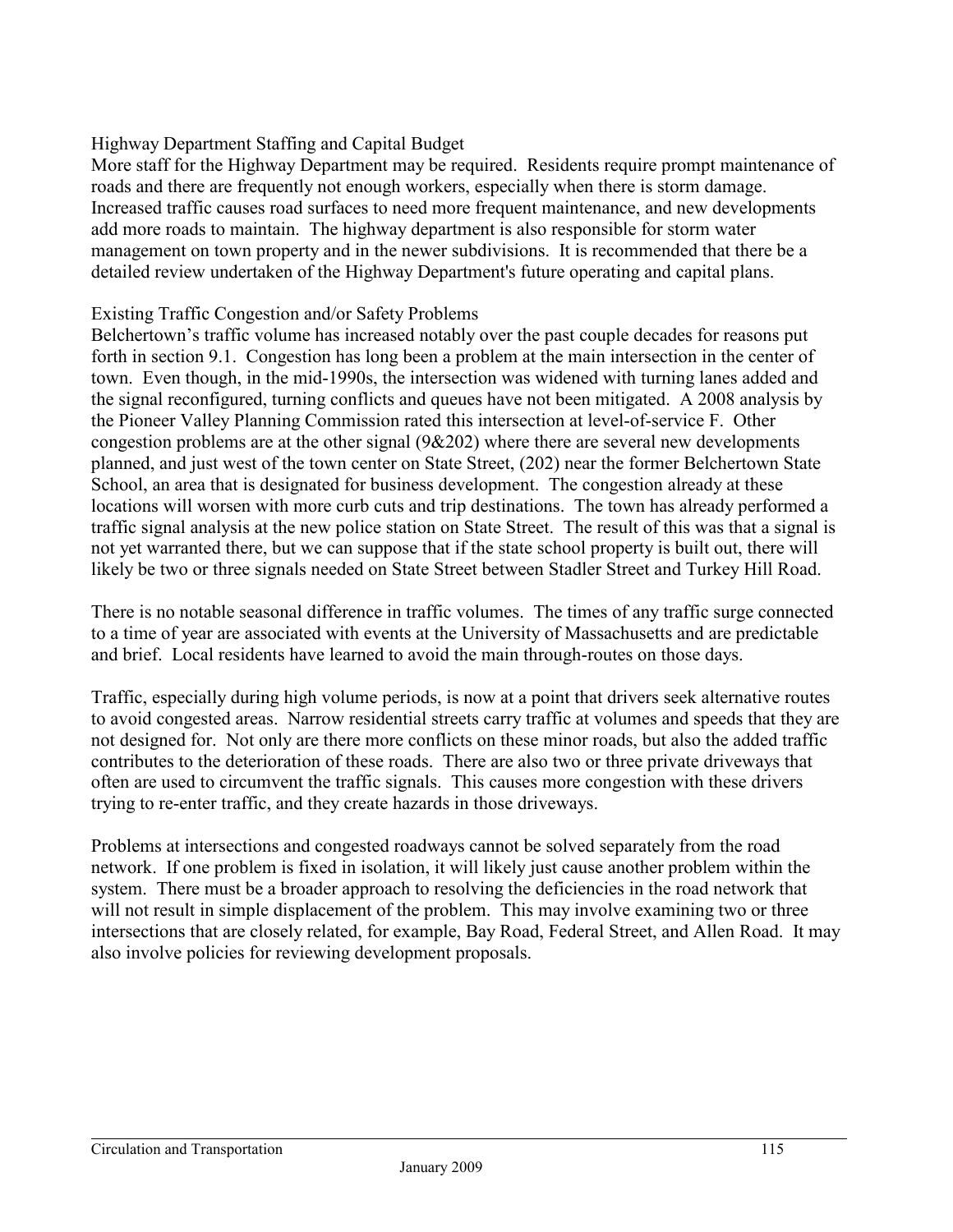| Main Street / South Main Street /<br>Maple Street / Jabish Street             | $\bullet$ | Federal Street / Bay Road,<br>Federal Street / Allen Road,<br>Allen Road / Bay Road. |
|-------------------------------------------------------------------------------|-----------|--------------------------------------------------------------------------------------|
| Maple Street / State Street / Howard<br><b>Street</b>                         |           | Bay Road / Stebbins Street                                                           |
| State Street / Stadler Street / Front<br>Street (BSS entrance)                | $\bullet$ | Federal Street / North Street                                                        |
| State Street / Turkey Hill Road                                               | $\bullet$ | South Main Street / Mill                                                             |
| Franklin Street/River Street                                                  |           | Valley Road / North<br>Washington Street /<br>Springfield Road                       |
| Federal Street / North Main Street /<br>Sargent Street / Daniel Shays Highway | ٠         | George Hannum Road /<br>Pelham Road / Federal<br><b>Street</b>                       |

**Figure 43: Problem areas that should be addressed in the future include:** 

## Traffic Mitigation Measures

Private cars are by far the way Belchertown residents get around. Even though alternate modes of transportation are available, most land uses are dispersed such that anything other than driving is time-consuming and inconvenient. Further, people like the independence and comfort of their own cars even when another mode is viable.

As road and traffic conditions continue to worsen from increased population and through-traffic, new strategies must be developed that confront road and traffic concerns. A comprehensive circulation plan has to be the basis of this strategy. There should be policies to facilitate walking and bicycling, there should be plans to improve certain substandard roads that will inevitably become arterials, and there should be important intersection improvements. Strategies that could be employed to reduce congestion may include the following:

- Include a comprehensive transportation and traffic plan as part of any state school development*.*
- **Improve directional signs.**
- Begin discussion of a bypass via the state school around the center of town connecting 9 and 202 in the north to 21 and 202 in the west*.* Any redevelopment of the state school campus should include a traffic plan, with a main arterial to connect George Hannum Road and State **Street**.
- Increase bus service.
- Investigate the potential for commuter bus service to major employment areas.
- Establish walking links between businesses to encourage shoppers to walk between destinations*.*
- Establish set biking lanes on roads and bike path links.

Another method of reducing congestion and improving safety is to reduce the number of curb cuts along State Street for any new development on the state school grounds. This could be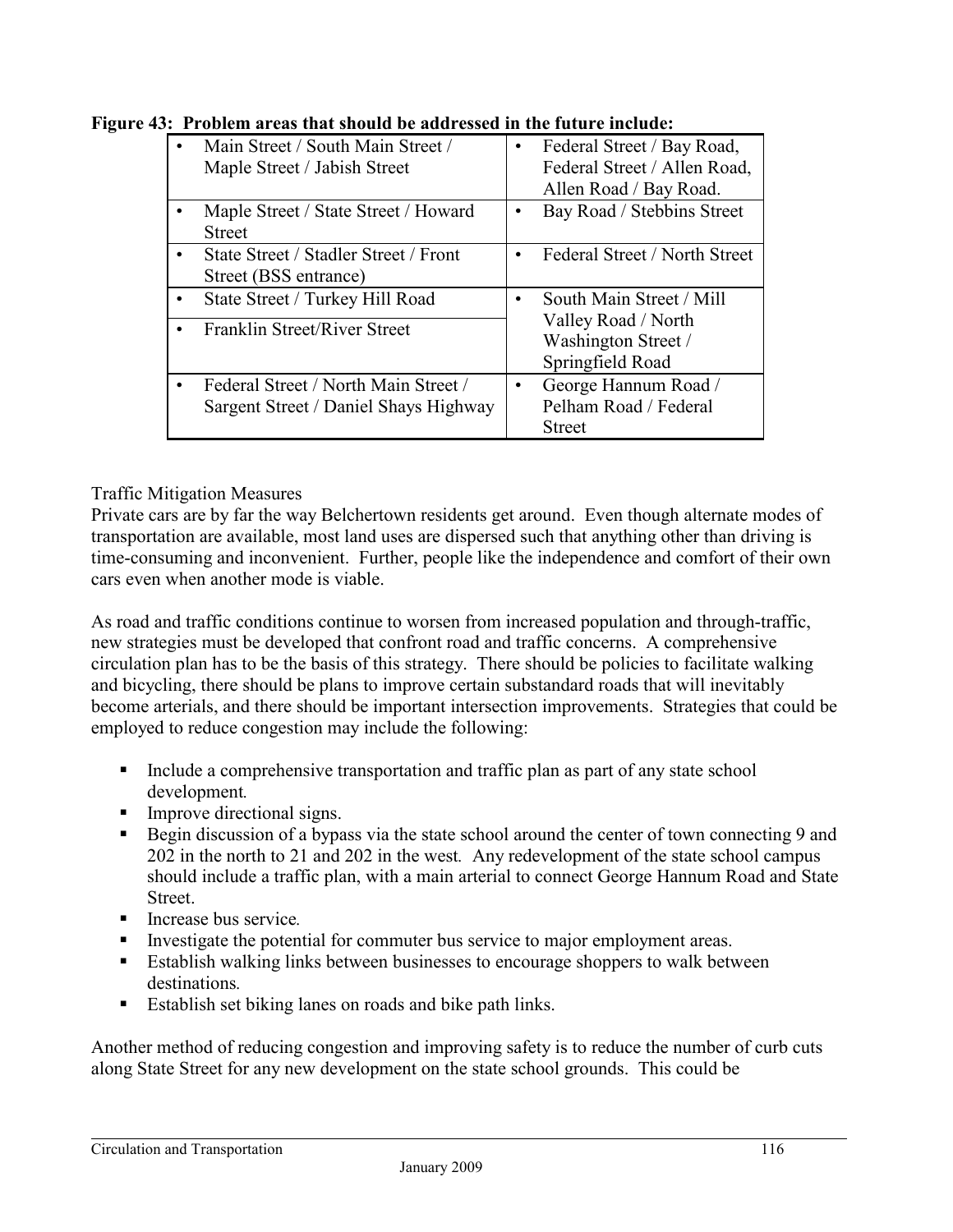accomplished by providing driveways, which serve a number of adjacent businesses and directing entrance and egress at limited locations.

| <b>Rte/Street</b>                       | <b>Location</b>        | 2000 | 2001  | 2002 | 2003 | 2004  | 2005  | 2006 |
|-----------------------------------------|------------------------|------|-------|------|------|-------|-------|------|
| Bardwell St.                            | East Of No Liberty St. | 700  |       |      |      |       |       |      |
| Bardwell St.                            | North Of River St.     |      |       |      |      |       |       |      |
| Bay Rd.                                 | West Of Rte. 9         | 5900 |       |      |      |       |       |      |
| Chestnut Hill Sch Dr. South Of Rte. 202 |                        |      |       |      |      |       | 1700  |      |
| Cold Spring Rd.                         | At Ware T.L.           |      |       |      |      |       |       |      |
| Federal St.                             | North Of Gulf Rd.      | 1100 |       |      |      |       |       |      |
| Federal St.                             | N Of Town Beach Rd.    | 1100 |       |      |      |       |       |      |
| Gold St.                                | At Pelham T.L.         |      |       |      |      |       |       |      |
| Granby Rd.                              | West Of Rte. 21        |      |       |      |      |       |       |      |
| Hamilton Rd.                            | West Of Bay Rd.        | 640  |       |      |      |       |       |      |
| Jackson Rd.                             | West Of Howard St.     | 1700 |       |      |      |       |       |      |
| Liberty St.                             | at Palmer T.L.         |      |       |      | 2000 |       |       |      |
| Liberty St.                             | North Of West St.      |      |       |      | 1600 |       |       |      |
| Liberty St.                             | S. Of Washington St.   |      |       |      | 1600 |       |       |      |
| No Washington St.                       | North Of Liberty St.   |      |       |      | 2100 |       |       |      |
| Police Station Dr.                      | North Of Rte. 202      |      |       |      |      |       |       | 1300 |
| Rte. 9                                  | East Of Rte. 202       |      |       |      | 4300 |       |       |      |
| Rte. 9                                  | South Of Bay Rd.       |      |       |      | 9700 |       |       |      |
| Rte. 9                                  | South Of North St.     |      |       | 8300 | 6800 |       | 10200 |      |
| Rte. 9                                  | West Of Rte. 202       |      |       |      |      |       |       |      |
| <b>Rte. 21</b>                          | South Of Rte. 202      |      | 5200  |      |      | 5800  |       | 5300 |
| Rte.181                                 | At Palmer T.L.         |      |       |      |      |       |       |      |
| Rte.181                                 | South Of Rte. 202      |      |       |      | 7200 |       |       |      |
| Rte.202                                 | East Of Rte. 21        |      |       |      | 8600 |       |       |      |
| Rte.202                                 | North Of Rte. 9        |      |       |      |      |       |       |      |
| Rte.202                                 | South Of Rte. 9        |      |       |      |      |       |       |      |
| <b>Rte.202</b>                          | East Of Stadler St.    |      |       |      |      | 11400 |       |      |
| Rte.202                                 | North Of Rte. 9        |      | 4000  |      |      |       |       |      |
| Rte.202                                 | South Of Jackson St.   |      | 10300 |      |      |       |       |      |
| Rte.202                                 | W Of Police Station Dr |      |       |      |      | 10800 |       |      |
| Rte.202                                 | West Of Rte. 21        |      |       |      |      | 6400  |       |      |
| <b>Rte.202</b>                          | West Of Stadler St.    |      |       |      |      | 10800 |       |      |
| Stadler St.                             | North Of Rte. 202      |      |       |      |      | 920   |       |      |
| Stadler St.                             | South Of Rte. 202      |      |       |      |      | 1300  |       |      |
| Springfield Rd.                         | East Of Rte. 21        |      |       |      |      |       |       |      |
| Wilson St.                              | South Of Rte. 9        |      |       |      |      |       |       |      |

#### **Figure 44: Traffic Counts for Roadways**

 *Source: Massachusetts Highway Department* 

Certain land use regulations will also help address traffic problems. Strip development that encourages automobile use should be discouraged in favor of development that allows people to park once and visit a variety of destinations. In order to focus new development into centers as opposed to strip development, new zoning models should be identified or created and adopted.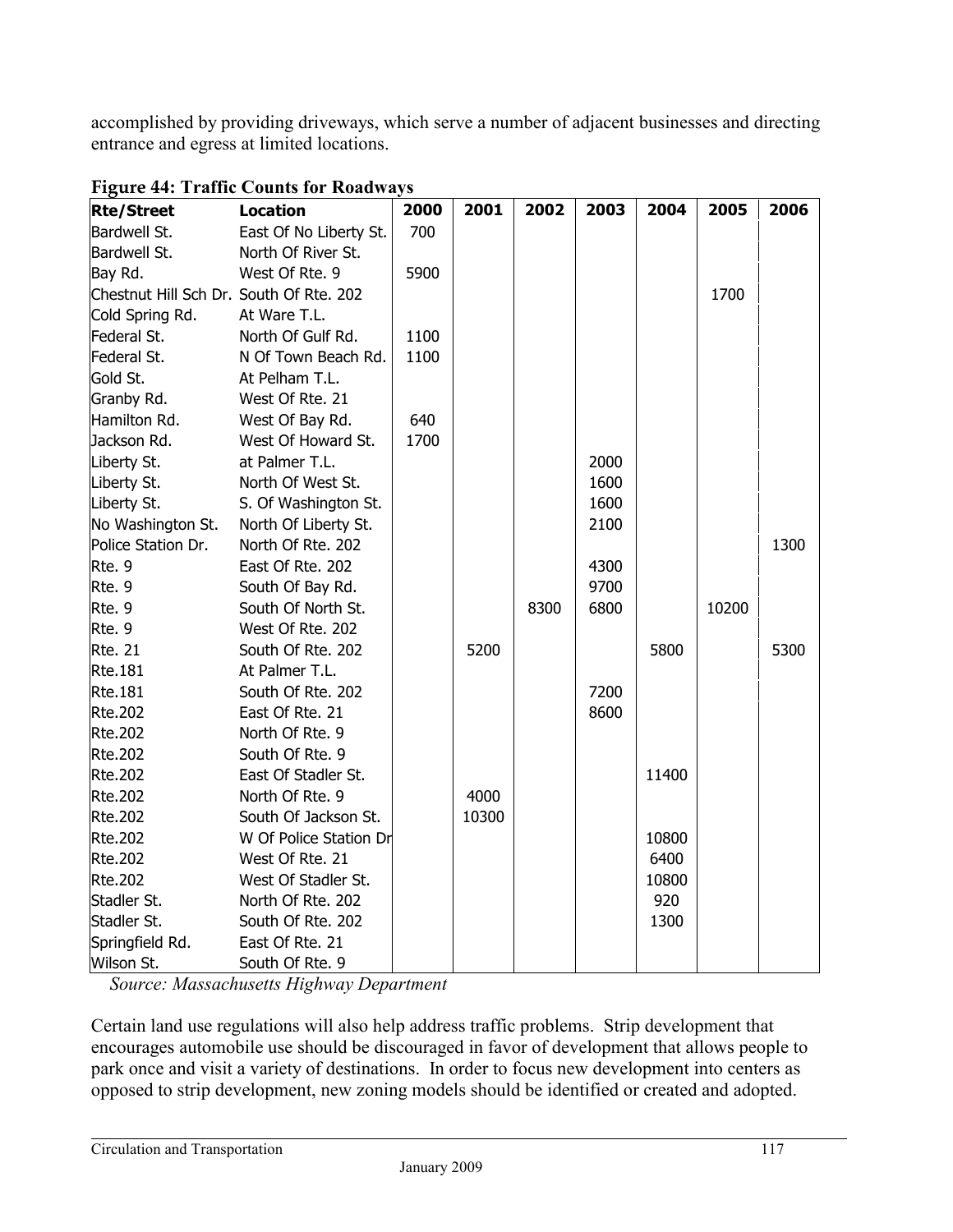#### 2. Transportation Improvements

Major intersections may need to be improved or redesigned to meet the population and land use projections. Improvements should be designed within the framework of retaining the town's character*.*

#### Parking Facilities and Needs

As commercial activity in the center of town increases, there is more urgency to address parking deficiencies. Determining how to get the most out of the area available now could be done fairly inexpensively, before any need to locate new parking sites. New developments all have parking included. It is possible though, that additional public parking around the common would boost the potential for more business development in that area.

Methods to make connections for existing lots should be explored. Parking areas need to be connected for pedestrian access. It is desirable to allow visitors to park once and be within walking distance of several possible destinations. Areas connected for vehicle access would allow vehicles that enter a full parking area to go to an adjacent lot needing to enter the street. New developments should have this in their plans. It will be important to design parking area connections discourage drivers from using the lots to avoid intersections.

Alternatives that could minimize the need for additional public parking include:

- Use existing parking lots more effectively.
- Create walking paths between the town center and adjacent area*s*.

Demand for Pedestrian and Bicycle Paths, Sidewalks and Facilities

Demand for these facilities is unknown. Some residents state that these are priorities. It is unknown if the money will be available for any extensive program to develop these, though.